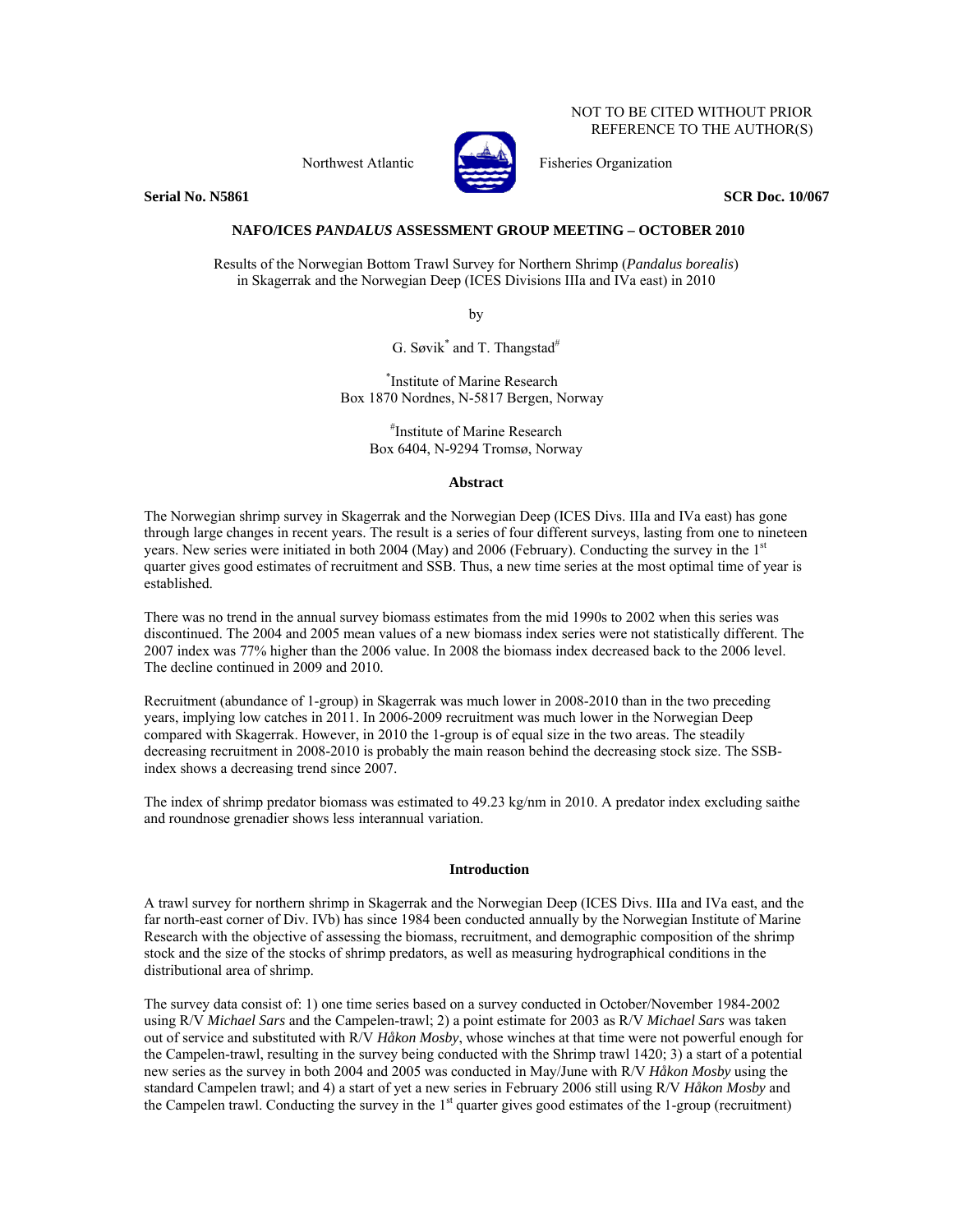and SSB (berried females) and was strongly recommended by the *Pandalus* working group in 2004 (ICES 2005). Since 2006 the survey has been conducted in January/February. Thus, a new time series at the most optimal time of year is established.

This paper presents the results of the 2010 survey.

### **Material and Methods**

### *Survey design*

The design of the new time series (2004-2005 and 2006- recent) is similar to the old one (1984-2002) (ICES 2005).

The survey area covers depths of approximately 100 to 550 m in ICES Divs. IIIa and IVa east. A couple of stations are also located in the far north-east corner of Div. IVb. The survey is stratified by four depth zones (100-200 m, 200-300 m, 300-500 m, and >500 m), and area (Table 1, Fig. 1). In 2007 the strata division was revised. The depth contours were updated using GIS and the bathymetric database GEBCO, and the strata areas were recalculated accordingly. The strata 1-4 were extended north to 60º N in order to incorporate the two northernmost stations in the strata system, and the deep water area in the middle of Skagerrak (>500 m) was included as a 17th stratum as four trawl stations are located in this area. A second revision of the strata system in 2008 moved the northern border of stratum 1 to 59º N as the two southern trawl stations in this stratum cannot be considered representative of the whole area north to  $60^{\circ}$  N (Fig. 1). Furthermore, the strata areas were recalculated using an "equal area" projection which gives more correct area estimates than the earlier used projection. The survey area is now estimated to cover 15 749 nm² (Table 1).

The survey has a fixed station design, assuming that the temporal variation in the shrimp stock generates the necessary randomness. In 2006 it was decided that the100 stations trawled during the 2000 survey should be considered fixed stations for future surveys. In 2008 thirteen stations (positions found in old survey reports from 1984-1996) were added in order to obtain a better coverage of the area (Fig. 1), and two old stations were deleted from the list, resulting in a new total of 111 trawl stations. The deepest and shallowest stations have depths of respectively 540 and 111 m. Ideally, all stations should be trawled every year, giving a coverage of one haul per 142 nm2 . However, this rarely happens due to time and weather constraints.

In 2010 the survey was carried out from January 14 to 31. The trawl used is a Campelen 1800/35 bottom trawl with rockhopper gear. In 2006 the rigging was changed with more float added in order to reduce the number of "mud hauls". This worked out very well, and the new rigging has since been kept. Mesh size in the cod end is 22 mm with a 6 mm lining net. Tow duration was 1 hour until 1989 when it was reduced to 0.5 hour. When towing on fish banks the tow duration is reduced to 5-10 minutes to prevent the trawl filling up with fish. Tow speed is roughly 3 knots. In 2010 the average tow speed was  $2.85$  knots (SD = 0.20). No compensation for diurnal vertical migration is made. Strapping was introduced on the survey in 2008 in order to ensure a fixed trawl geometry. Due to poor door spread on the 2009 survey, various rope lengths and distances between the rope and the doors were tried out. A 10 m rope 200 m in front of the doors gave an optimal door spread of 46-47 m. This rigging was kept on the 2010 survey.

## *Stock size index*

The swept area was estimated by applying a wingspread of 11.7 m to tow length. Tow length was time towed multiplied by an average towing speed of 3 knots. The swept area is thus  $0.019 \text{ nm}^2/\text{hour}$ .

The catch in each tow divided by the swept area represents a sample of shrimp density in a stratum. From these samples the mean and standard error of the density in each stratum was calculated and multiplied by the area of the stratum to give estimates of stratum biomass and abundance. The biomass and abundance for the 17 strata were summed to give the overall values for the survey area. Standard errors were corrected in 2009: SE (whole survey  $area$ ) =  $\sqrt{[\Sigma (SE (stratum)^2)]}$ .

A biomass index of shrimp predators was calculated as average catch/nm over all hauls of 22 fish species.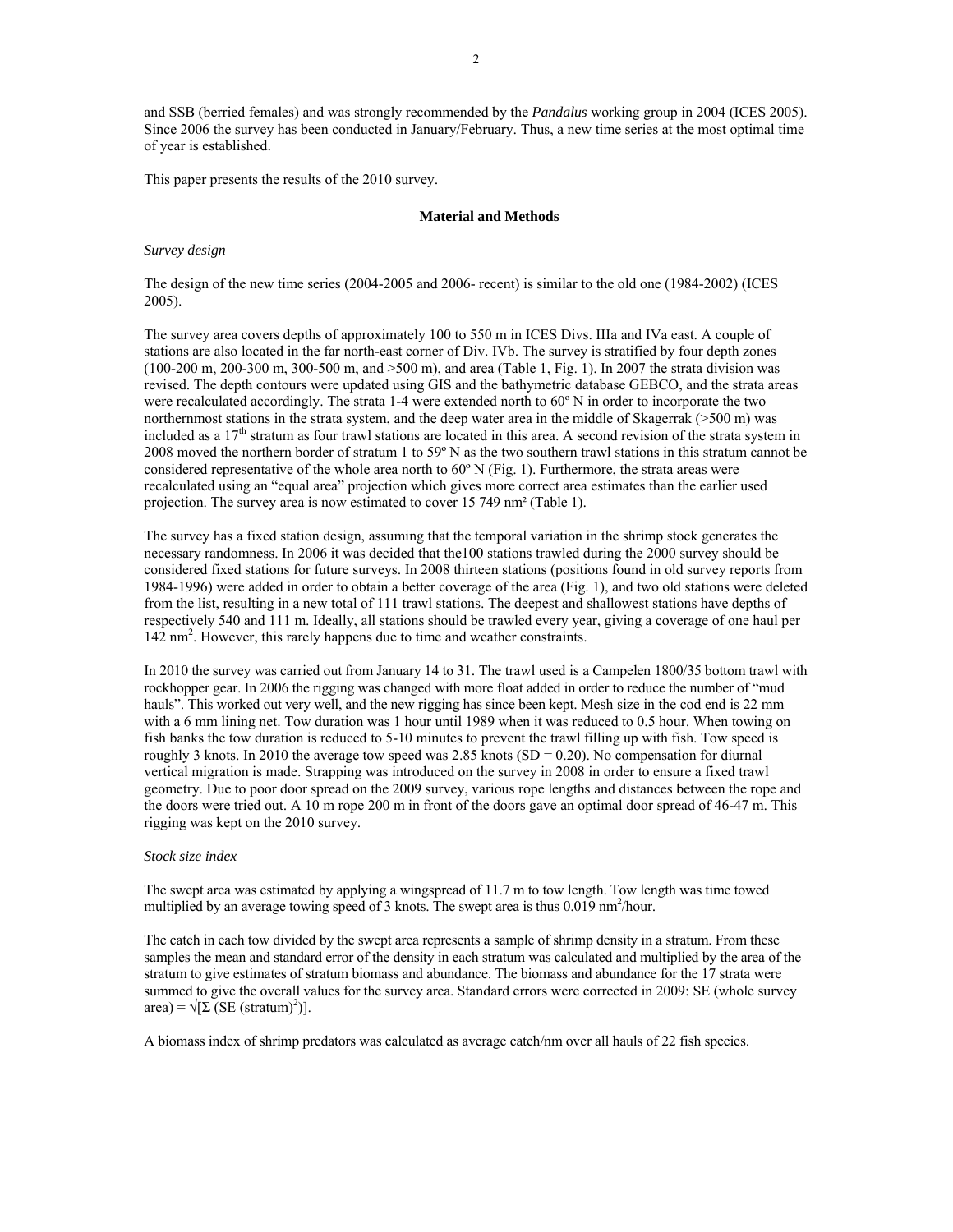# *Biological samples*

Samples of 250-300 shrimps are taken from each trawl haul, sorted by sexual characteristics, and measured to the nearest mm below (carapace length (CL)). Overall length frequency distribution, as well as distributions per area (Skagerrak and the Norwegian Deep), were estimated. The length frequency distributions were partitioned into age groups by modal analysis using the method of Bhattacharya (1967) (software: FISAT).

A recruitment index was estimated as the numbers of 1-year old shrimp from the modal analysis. There is a good correlation between the number of 1-year old shrimps in January/February in one year and the number of 2-year old shrimps the following year, despite few data points (Fig. 2).

A SSB-index was estimated as the total numbers of berried females, females with head roe and recently spawned females. Berried females are dominating the catches in January-February.

### *Hydrographical measurements*

In all present and past surveys CTD casts have been made at each station, but previously the data were not analysed. To avoid damages on the equipment, the CTD is not lowered further than 10 m above the bottom. Previous missing 2006-data was added to Table 2.

#### **Results**

#### *Area coverage*

Two days out of the 18 days of the 2010 survey was reserved for hydrographical investigations. 98 out of the 111 fixed stations were covered (Fig. 3). Out of these three tows were invalid ("mud hauls"). These data were not used in the calculations.

### *Temperature and salinity*

The average temperature (10 m above the bottom) in January/February in the survey area has lied between 7 and 8 °C the last five years. In 2006-2009 the bottom temperature was slightly higher in the Norwegian Deep compared with Skagerrak, while in 2010 the pattern was opposite (Table 2, Fig. 4). Average salinity has varied between 34.9 and 35.3 ‰ in the same time period.

# *Strapping*

Strapping has caused the average door spread to decrease from 52.9 m (SD: 4.4) and 51.6 m (SD: 1.8) in 2006 and 2007 to 47.0 m (SD: 1.7) in 2008, 45.3 m (SD: 3.2) in 2009, and 46.9 m (SD: 2.2) in 2010. The former relationship of increased door spread with increased depth is not seen in the 2008 and 2010 tows (Fig. 5). In 2009 there was a slight decrease in door spread with depth, probably due to difficulties with door spread at this year's survey. The difference in door spread between the different years is not corrected for.

### *Biomass indices*

The biomass index increased from the late 1980s to the early 1990s, remained at a stable level until the mid 1990s where after it started fluctuating at a slightly higher level (Table 3, Fig. 6). This series was discontinued in 2002. The very low 2003 biomass index could have resulted from the use of the Shrimp trawl 1420, which has mesh size in the cod end of 36 mm, and no lining. However, the trawl opening is taller compared with the Campelen trawl. The 2005 mean value is lower than that of 2004, but not statistically different. The 2007 index was 77% higher than the 2006 value, but was heavily influenced by the very high mean biomass in stratum 16 (Table 3), which was due to the high biomass of one particular trawl station. In 2008 the biomass index declined to the 2006 level, and the decline continued in 2009 and 2010 (Figs. 6 and 7).

As the time series is short (only 5 years), there are few years with which to compare the low value of 2010, and it is not possible to state whether the 2010-index is extraordinarily low. However, since the LPUE-index has been decreasing since 2007 and the 2009- landings were the lowest since the mid-1980's and the 2010-landings (first six months) are even lower (Søvik and Thangstad 2010), there are reasons to believe that the shrimp biomass in 2010 is at a very low level.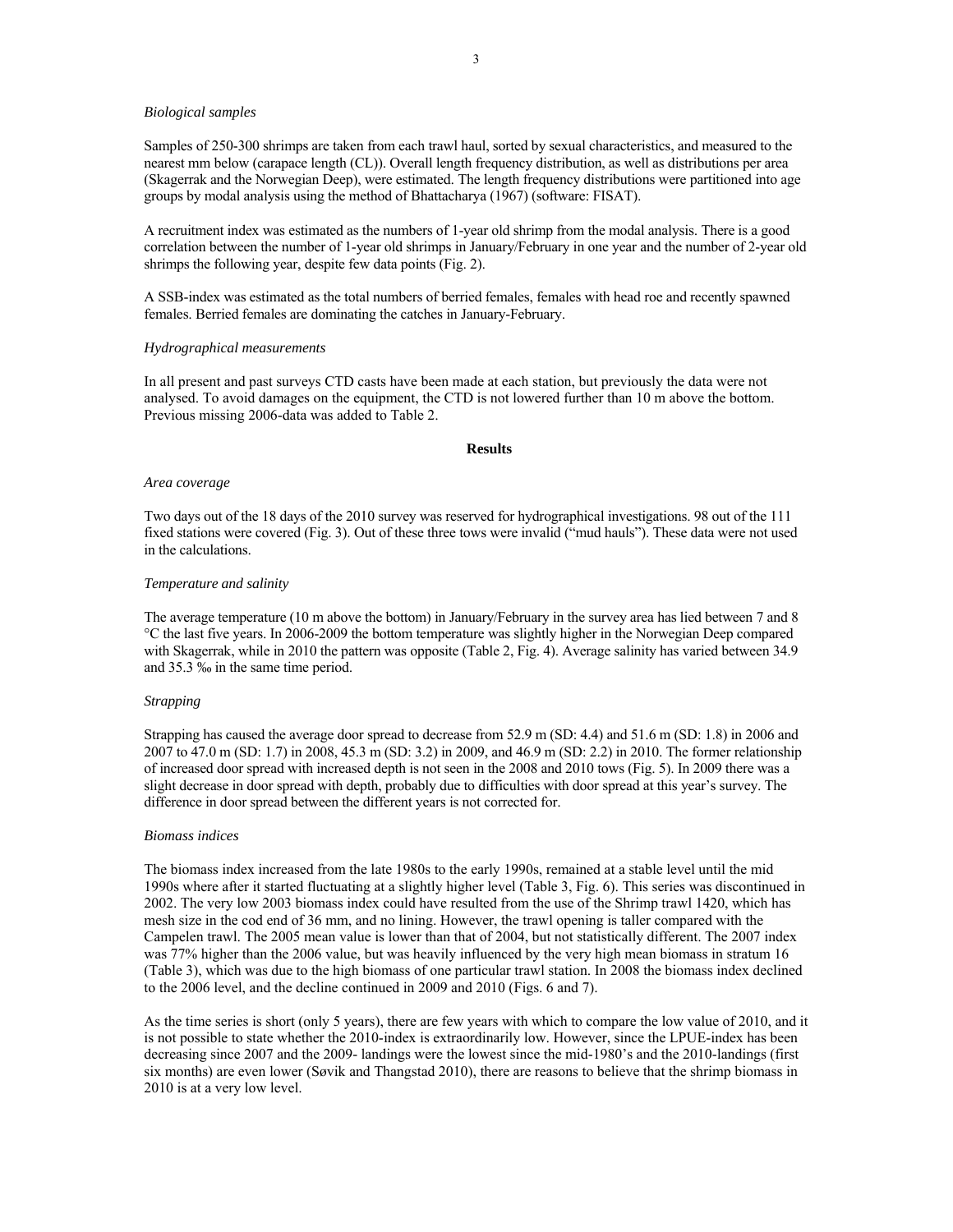In 2006-2009 the estimated shrimp biomass was higher in Skagerrak (Div. IIIa) compared with the Norwegian Deep (Div. IVa east), however, in 2010 this pattern was reversed with a slightly higher estimated biomass index in the Norwegian Deep (5 840 t) compared with Skagerrak (4 290 t).

#### *Size, age and sex distribution*

There seems to be only three age groups in Skagerrak, but four in the Norwegian Deep (Table 4). The total length distribution resembles the distribution in Skagerrak due to the larger catches in this area (Fig. 8).

In Skagerrak, the size distribution of the 2006 survey showed a large mode of 1-year old shrimp (recruitment) (Fig. 8b), which appeared as a very large mode of 2-year old shrimp dominating the catches in the 2007 survey. The 1-group in 2007 was of equal size as the 1-group in 2006, however, the 2-group in 2008 was much smaller than in 2007. The 1-group in 2008 was much smaller than in the two previous years (Figs. 8b, 9), and appeared as a comparatively small 2-group in 2009. The 1-group declined further in 2009 and 2010.

In the Norwegian Deep in 2006-2009, the 1-group was very small compared with Skagerrak (Fig. 8, 9). The inter-area difference was, however, less pronounced in 2008-2009 compared with 2006-2007, due to a sharp decline in recruitment in Skagerrak. In 2010 the 1-group is of equal size in the two areas.

The much larger abundance of 1-year old shrimp in Skagerrak indicates that these waters constitute a nursery area for the stock. The steadily decreasing recruitment in 2008-2010 is probably the main reason behind the decreasing stock size. However, it is not known why recruitment is decreasing. The small 1- and 2-groups in 2010 imply low catches also in 2011.

SSB had decreased since 2007 (Fig 10a). So far no relationship is found between SSB and recruitment (1-year old shrimp), but this can also be explained by few data points (Fig. 10b).

# *Predator abundance*

Mean catch per trawl haul (kg/nm) in 2010 are given for various shrimp predators (Table 5). Saithe is the most numerous species, with an average catch of 18.53 kg/nm. The total index of shrimp predator biomass was estimated to 49.23 kg/nm in 2010, which is below the mean of the series for 2006-2010 (Table 5). Results from the first survey series (1984-2002) range from 28.6 to 63.1 kg/nm (ICES 2004), while in 2004-2005 the indices were respectively 58.1 and 115.4 kg/nm (ICES 2006).

The index of predator biomass is heavily influenced by the indices for saithe and roundnose grenadier. Some shallow trawl stations yield large catches of saithe, while roundnose grenadier is caught mainly in the deep parts of Skagerrak. Thus the value of these two indices, and consequently the total predator index, depends largely on the number of shallow and deep stations covered each year. A predator index excluding saithe and roundnose grenadier shows less inter annual variation (Table 5).

## **References**

- Bhattacharya, C. G. 1967. A simple method of resolution of a distribution into Gaussian components. Biometrics 23: 115-135.
- ICES 2004. Report of the *Pandalus* assessment working group, 26 29 August 2003. ICES CM 2004/ACFM: 05. 42 pp.
- ICES 2005. Report of the *Pandalus* assessment working group, 27 October 5 November 2004. ICES C.M. 2005/ACFM:05, 74 p.
- ICES 2006. *Pandalus* assessment working group report (WGPAND), 26 October 3 November 2005. ICES CM 2006/ACFM:10. 60 pp.

Søvik, G. and Thangstad, T. 2010. The Norwegian Fishery for Northern Shrimp (*Pandalus borealis*) in Skagerrak and the Norwegian Deep (ICES Divisions IIIa and IVa east), 1970-2010. NAFO SCR Doc. 10/62. 25 pp.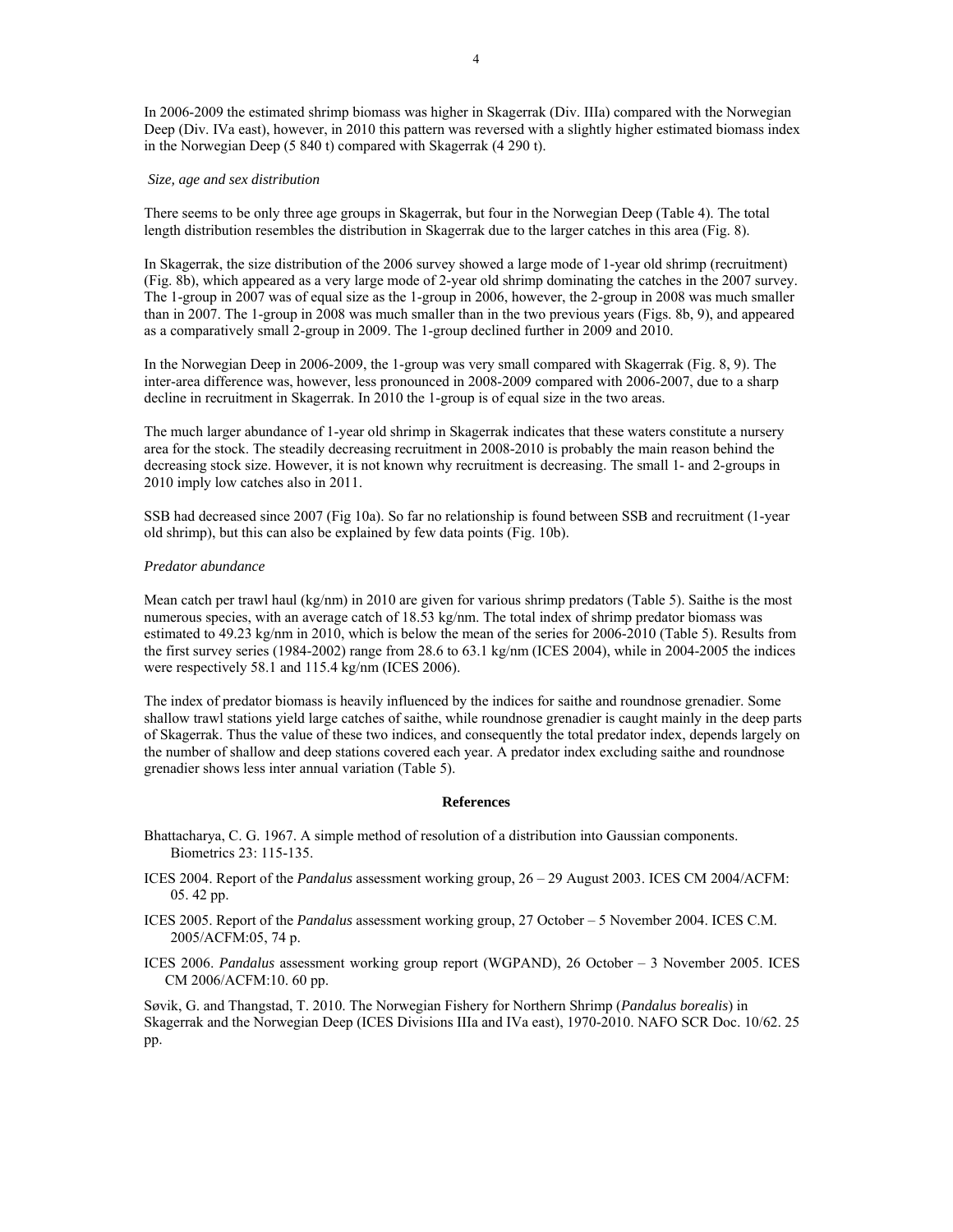| Stratum | Depth (m) | Area (nm^2) | Hauls          | <b>Biomass</b> | <b>SE</b> | Abund.   | <b>SE</b>      |
|---------|-----------|-------------|----------------|----------------|-----------|----------|----------------|
| 1       | 100-200   | 1 2 4 5     | $\overline{2}$ | 0.00           | 0.00      | $\Omega$ | 0              |
| 2       | 200-300   | 2 500       | 8              | 1.62           | 0.82      | 193      | 89             |
| 3       | 100-200   | 277         | -              |                |           |          |                |
| 4       | 200-300   | 1 560       | 5              | 1              | 0         | 97       | 56             |
| 5       | 100-200   | 1 4 0 1     | 7              | 0.03           | 0.03      | 14       | 12             |
| 6       | 200-300   | 1 159       | 6              | 1.23           | 0.51      | 215      | 121            |
| 7       | 300-500   | 555         | 2              | 1.29           | 1.13      | 208      | 187            |
| 8       | 100-200   | 136         |                |                |           |          |                |
| 9       | 200-300   | 590         | 5              | 0.59           | 0.25      | 80       | 32             |
| 10      | 300-500   | 541         | 4              | 0.50           | 0.11      | 72       | 12             |
| 11      | 100-200   | 367         | 5              | 0.20           | 0.06      | 41       | 15             |
| 12      | 200-300   | 254         | 7              | 0.37           | 0.09      | 72       | 18             |
| 13      | 300-500   | 739         | 8              | 0.54           | 0.15      | 84       | 25             |
| 14      | 100-200   | 1411        | 14             | 0.70           | 0.15      | 137      | 27             |
| 15      | 200-300   | 739         | 13             | 0.93           | 0.26      | 179      | 49             |
| 16      | 300-500   | 1 1 3 8     | 7              | 1.52           | 0.80      | 327      | 167            |
| 17      | > 500     | 1 1 3 7     | 2              | 0.03           | 0.03      | 7        | $\overline{7}$ |
| Total   |           | 15749       | 95             | 14.50          | 2.17      | 2862     | 493            |

Table 1. The estimated biomass available to the trawl (Ktons) and abundance (millions) from the Norwegian shrimp survey in Skagerrak and the Norwegian Deep (ICES Divs. IIIa and IVa east) in 2010. Depth intervals are given in meter, and stratum area in nm<sup>2</sup>. SE is the standard error.

**Table 2.** Average temperature (°C) and salinity (‰) over all trawl hauls from the Norwegian shrimp survey in Skagerrak and the Norwegian Deep (ICES Divs. IIIa and IVa east) in 2006-2010.

|      | Norwegian Deep |                  |      |              |      |  |  |  |  |  |  |
|------|----------------|------------------|------|--------------|------|--|--|--|--|--|--|
|      |                | Temperature (°C) |      | Salinity (‰) |      |  |  |  |  |  |  |
|      | mean           | SD               |      | mean         | SD   |  |  |  |  |  |  |
| 2006 |                | 7.40             | 0.58 | 35.25        | 0.02 |  |  |  |  |  |  |
| 2007 |                | 7.90             | 0.50 | 35.20        | 0.07 |  |  |  |  |  |  |
| 2008 |                | 7.58             | 0.35 | 35.18        | 0.06 |  |  |  |  |  |  |
| 2009 |                | 7.43             | 0.32 | 35.26        | 0.04 |  |  |  |  |  |  |
| 2010 |                | 7.30             | 0.55 | 35.16        | 0.05 |  |  |  |  |  |  |

| Skagerrak |      |                  |      |              |      |  |  |  |  |  |
|-----------|------|------------------|------|--------------|------|--|--|--|--|--|
|           |      | Temperature (°C) |      | Salinity (‰) |      |  |  |  |  |  |
|           | mean | SD               |      | mean         | SD   |  |  |  |  |  |
| 2006      |      | 7.01             | 0.65 | 35.13        | 0.1  |  |  |  |  |  |
| 2007      |      | 7.30             | 0.80 | 35.17        | 0.07 |  |  |  |  |  |
| 2008      |      | 7.03             | 0.36 | 34.88        | 0.31 |  |  |  |  |  |
| 2009      |      | 7.13             | 0.57 | 35.11        | 0.22 |  |  |  |  |  |
| 2010      |      | 7.47             | 0.46 | 35.16        | 0.28 |  |  |  |  |  |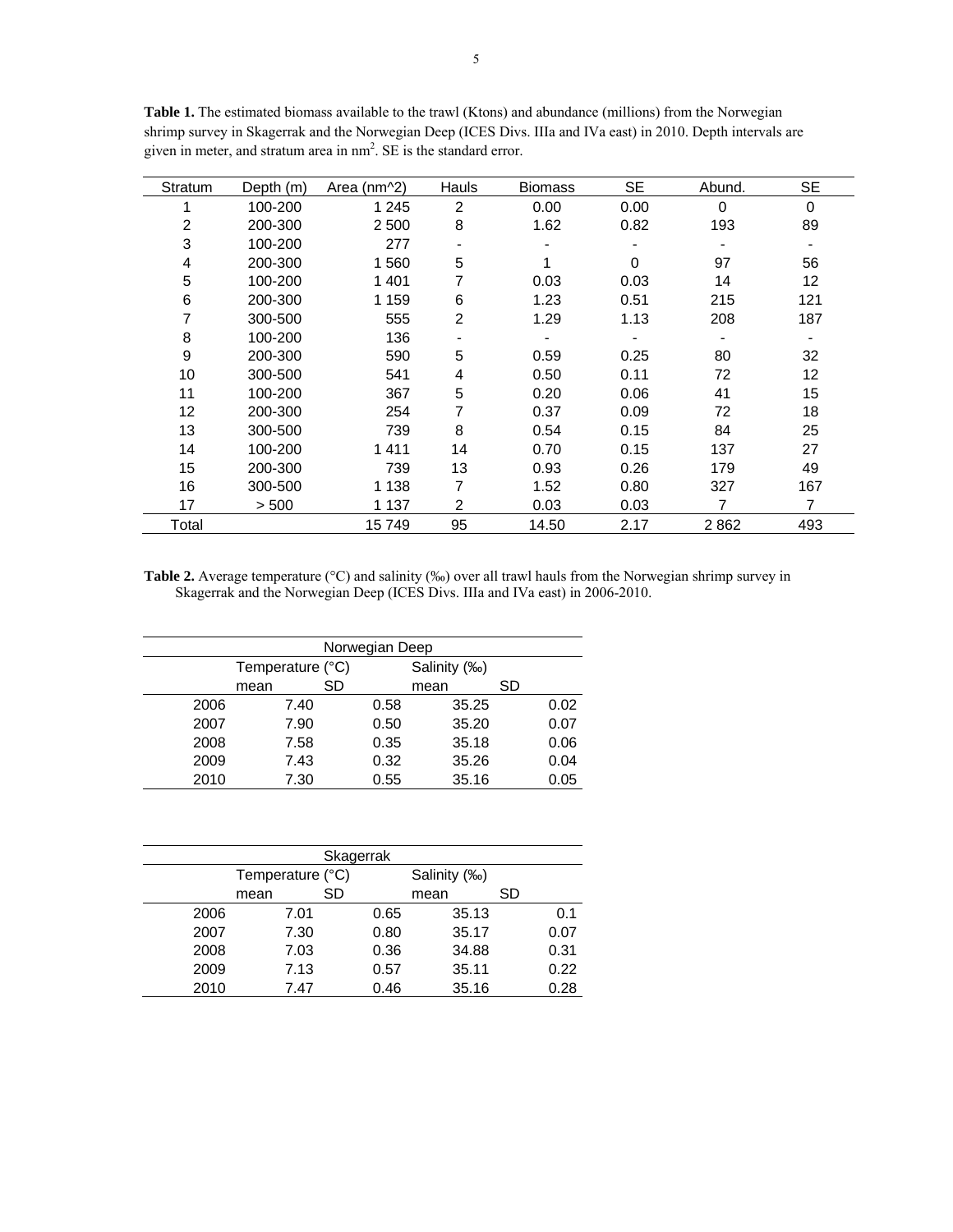| Survey |                |                          |                |                          |             |              |      |                | Stratum                  |         |     |              |             |      |      |      |      |    | Total area         |
|--------|----------------|--------------------------|----------------|--------------------------|-------------|--------------|------|----------------|--------------------------|---------|-----|--------------|-------------|------|------|------|------|----|--------------------|
| Year   | <b>Series</b>  |                          | $\overline{2}$ | 3                        | 4           | 5            | 6    | $\overline{7}$ | 8                        | 9       | 10  | 11           | 12          | 13   | 14   | 15   | 16   | 17 | <b>SE</b><br>Index |
|        |                |                          |                |                          |             |              |      |                |                          |         |     |              |             |      |      |      |      |    |                    |
| 1984   | 1              | 0                        | 2441           | $\blacksquare$           | 2144        | 4048         | 3093 | 1313           | $\overline{\phantom{0}}$ | 336     | 346 | 316          | $^{11}$ 556 | 605  | 1253 | 1305 | 1535 |    | 19291              |
| 1985   | 1              | 0                        | 4768           | $\overline{\phantom{a}}$ | 1162        | 3288         | 2607 | 2016           | $\mathbf 0$              | 815     | 475 | $^{1)}$ 1900 | 794         | 840  | 4921 | 2664 | 4066 |    | 30316              |
| 1986   | 1              | 0                        | 2183           | $\blacksquare$           | 920         | $^{11}933$   | 1940 | 663            | $\sim$                   | 389     | 177 | $^{1)}857$   | 540         | 618  | 1521 | 2073 | 733  |    | 13547              |
| 1987   | 1              | 88                       | 3765           | $\blacksquare$           | 2482        | 4103         | 3294 | 1237           | $\Omega$                 | 1370    | 254 | $^{1)}$ 1470 | 584         | 419  | 2168 | 1350 | 964  |    | 23548              |
| 1988   | 1              | 0                        | 1126           | $\blacksquare$           | 720         | 373          | 1079 | 682            | $\mathbf 0$              | 294     | 96  | 472          | 391         | 282  | 814  | 777  | 343  |    | 7449               |
| 1989   | 1              | $\overline{\phantom{a}}$ | 932            | $\blacksquare$           | 2347        | $^{1)}898$   | 1722 | 1159           | 0                        | 560     | 263 | 579          | 556         | 498  | 1375 | 1443 | 918  |    | 13248              |
| 1990   | 1              | 0                        | 705            | 187                      | 3245        | $^{11}$ 1067 | 2373 | 471            | 0                        | 647     | 171 | 1044         | 559         | 564  | 2088 | 1895 | 907  |    | 15920              |
| 1991   | 1              | $\mathbf 0$              | 1903           | 1008                     | 2612        | 189          | 2851 | 1053           | 152                      | 725     | 189 | 740          | 526         | 716  | 2163 | 2683 | 1312 |    | 18821              |
| 1992   | 1              | $\mathbf 0$              | 615            | 717                      | 585         | 136          | 5743 | 2299           | $\mathbf 0$              | 568     | 527 | 2091         | 951         | 669  | 3567 | 2550 | 1211 |    | 22229              |
| 1993   | 1              | 0                        | 1481           | 401                      | 4063        | $^{11}$ 1487 | 1437 | 688            | $\sim$                   | 621     | 281 | 2596         | 758         | 728  | 2735 | 3823 | 1237 |    | 22336              |
| 1994   | 1              | 0                        | 1391           | 626                      | 2321        | 345          | 2439 | 1992           | $\overline{\phantom{a}}$ | 461     | 255 | 1627         | 468         | 844  | 3004 | 2284 | 1320 |    | 19377              |
| 1995   | 1              | 0                        | 2794           | $\overline{\phantom{a}}$ | 1420        | 202          | 4042 | 953            | $\sim$                   | 818     | 236 | 1836         | 513         | 665  | 2950 | 2076 | 1714 |    | 20220              |
| 1996   | 1              | 0                        | 4901           | $\overline{\phantom{a}}$ | 1367        | 133          | 3576 | 1108           | ٠                        | 533     | 441 | 3590         | 616         | 921  | 4277 | 2456 | 1286 |    | 25205              |
| 1997   | 1              | 0                        | 7882           | $\overline{\phantom{a}}$ | 1995        | 416          | 3393 | 2406           | $\sim$                   | 764     | 349 | 1969         | 1530        | 1487 | 3199 | 3584 | 3169 |    | 32143              |
| 1998   | 1              | $\overline{\phantom{a}}$ | 5069           | $\blacksquare$           | 3357        | 586          | 2223 | 1049           | $\sim$                   | 682     | 401 | 1105         | 451         | 529  | 3186 | 2439 | 1378 |    | 22455              |
| 1999   | 1              | $\Omega$                 | 5180           | $\blacksquare$           | 5360        | 3158         | 3254 | 1051           | $\overline{\phantom{a}}$ | 235     | 243 | 475          | 266         | 311  | 4560 | 2228 | 1596 |    | 27917              |
| 2000   | 1              | $\overline{\phantom{a}}$ | 3436           | $\overline{\phantom{a}}$ | 2664        | 1121         | 2181 | 695            | $\blacksquare$           | 343     | 158 | 939          | 380         | 286  | 4159 | 2495 | 1497 |    | 20354              |
| 2001   | 1              | $\sim$                   | 5180           | 0                        | 5360        | 3158         | 3254 | 1051           | $\sim$                   | 307     | 245 | 512          | 266         | 311  | 4560 | 2228 | 1596 |    | 28028              |
| 2002   | 1              | $\sim$                   | $^{1)}$ 3922   | $\blacksquare$           | $^{11}3104$ | 459          | 3749 | 1847           |                          | $-1153$ | 364 | 1403         | 496         | 411  | 5425 | 4470 | 3329 |    | 30133              |
| 2003   | $\overline{2}$ |                          |                |                          | 1410        | 750          | 2770 | 840            | 300                      | 1240    | 430 | 480          | 770         | 960  | 2210 | 1950 | 850  |    | 14960              |

**Table 3.** Estimated biomass indices (t) from the Norwegian shrimp survey in Skagerrak and the Norwegian Deep (ICES Divs. IIIa and IVa east) by survey and stratum 1984- 2010. Indices from the different surveys series are not comparable (see text). SE is the standard error.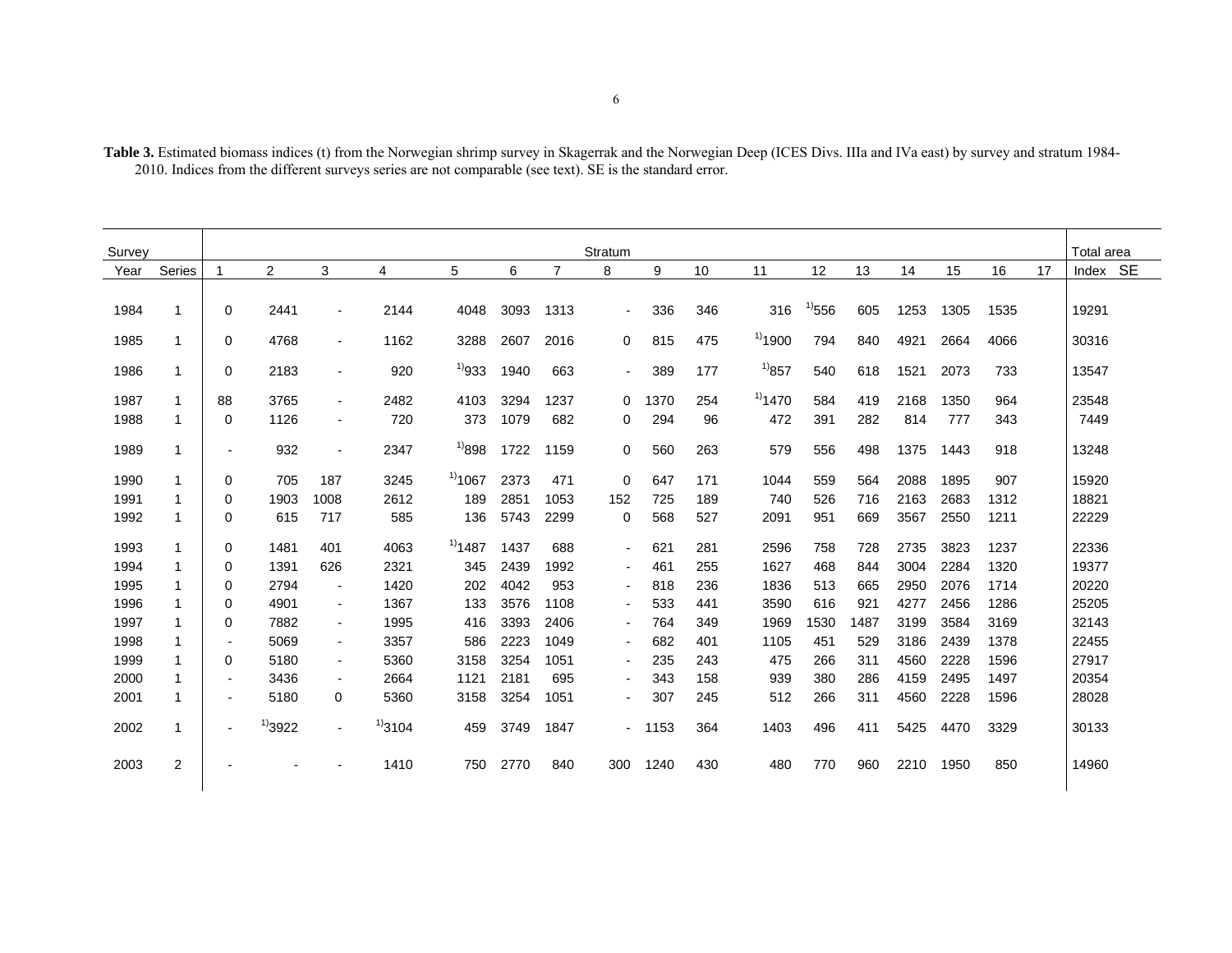| 2004<br>2005 | ົ<br>າ |                          | 3590<br>3790 | $\blacksquare$<br>$\blacksquare$ | 2830<br>5460 |                              | $-3540$<br>0 3160 | 1530<br>1900 |        | 690<br>1130 | 400<br>580 | 120<br>1580 | 1390<br>570 | 1230<br>910 | 11060<br>3370 | 4650<br>3150 | 2890<br>4500 |                 | 33920 11600<br>30100 11100 |      |
|--------------|--------|--------------------------|--------------|----------------------------------|--------------|------------------------------|-------------------|--------------|--------|-------------|------------|-------------|-------------|-------------|---------------|--------------|--------------|-----------------|----------------------------|------|
| 2006         |        | $\overline{\phantom{a}}$ | 2920         | $\overline{\phantom{a}}$         | 2010         | $^{2)}$ 163 2110 $^{2)}$ 918 |                   |              |        | 380         | 130        | 870         | 900         | 1910        | 3340          | 1600         | 2490         | $^{2)}26$       | 19767                      | 2282 |
| 2007         |        | $\overline{\phantom{0}}$ | 3500         | $\overline{\phantom{a}}$         | 910          | 120                          | 2980              | 950          |        | 1250        | 980        | 2130        | 1250        | 6860        | 1480          | 2230         | 12470        |                 | 0 37120                    | 8021 |
| 2008         |        | 20                       | 2910         | $\blacksquare$                   | 1210         | 290                          | 2550              | 1230         |        | 650         | 160        | 780         | 1100        | 5270        | 140           | 600          | 2420         |                 | 40 20360                   | 2758 |
| 2009         | 4      |                          | 1840         | $\overline{\phantom{a}}$         | 680          | 190                          | 3400              | 140          | $\sim$ | 410         | 80         | 580         | 1270        | 1270        | 1010          | 1990         | 1600         | 70              | 14500                      | 2168 |
| 2010         |        |                          | 1620         | $\overline{\phantom{0}}$         | 580          | 30                           | 1230              | 1290         |        | 590         | 500        | 200         | 370         | 540         | 700           | 930          | 1520         | 30 <sub>1</sub> | 10130                      | 1777 |

1) Estimated as an average of the stratum estimates scaled by overall biomass of the year.

2) Estimated as an average of the stratum estimates in 2007-2010, scaled by yearly overall biomass.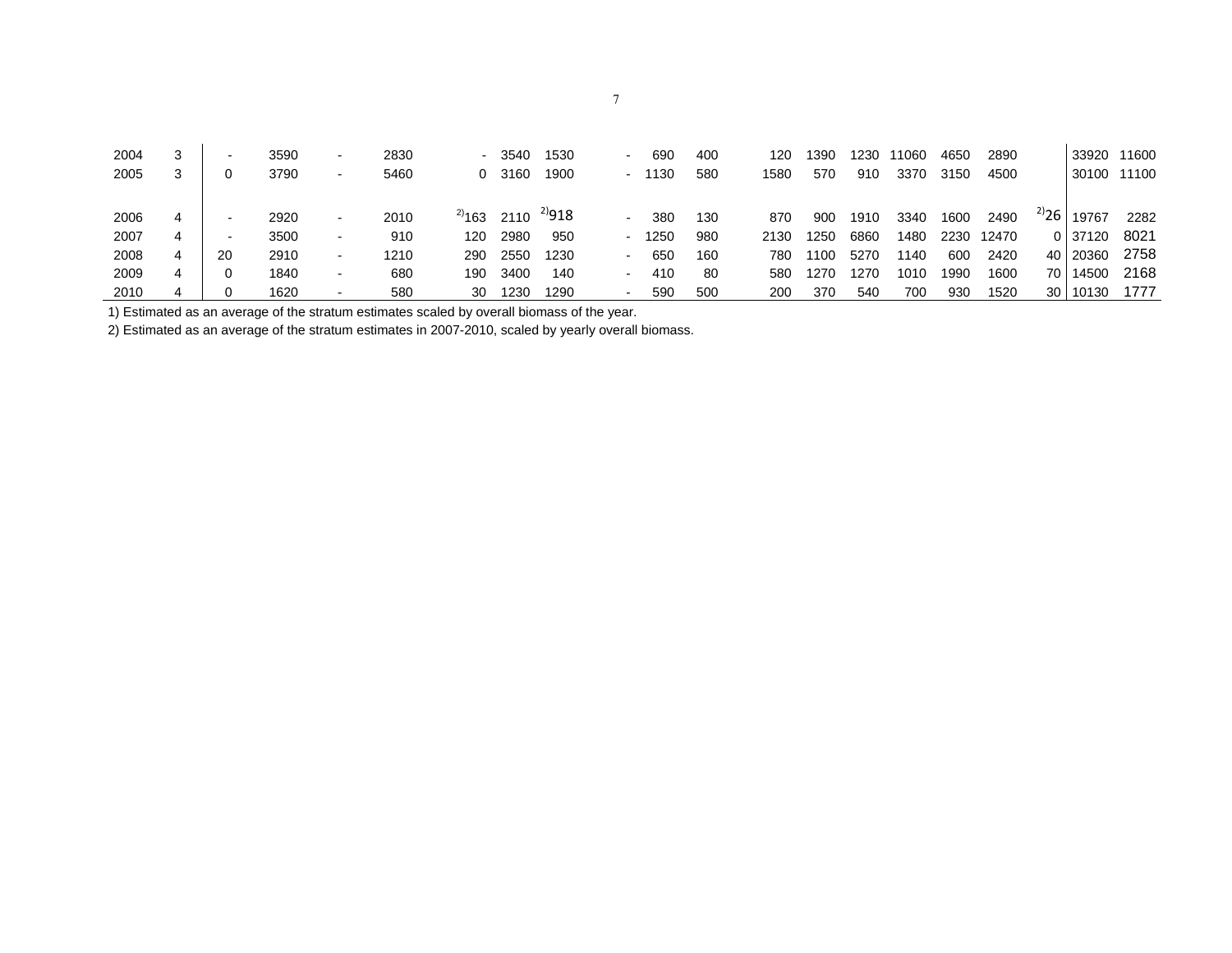**Table 4.** Mean carapace length (CL) with standard deviation (SD), abundance (millions) and proportions of age groups from the 2010 survey estimate of stock length frequency distribution in Skagerrak and the Norwegian Deep (ICES Divs. IIIa and IVa east).

| Skagerrak |           |      |                      |      |  |  |  |  |  |
|-----------|-----------|------|----------------------|------|--|--|--|--|--|
| age       | $CL$ (mm) | SD   | abundance proportion |      |  |  |  |  |  |
|           | 11.15     | 1.16 | 115                  | 0.17 |  |  |  |  |  |
| 2         | 17.47     | 1.55 | 386                  | 0.57 |  |  |  |  |  |
| $3+$      | 22.05     | 142  | 179                  | 0.26 |  |  |  |  |  |
|           |           |      |                      |      |  |  |  |  |  |

| Norwegian Deep |           |      |                      |      |  |  |  |  |  |  |  |
|----------------|-----------|------|----------------------|------|--|--|--|--|--|--|--|
| age            | $CL$ (mm) | SD   | abundance proportion |      |  |  |  |  |  |  |  |
|                | 10.41     | 0.96 | 54                   | 0.15 |  |  |  |  |  |  |  |
| 2              | 14.81     | 0.86 | 46                   | 0.13 |  |  |  |  |  |  |  |
| 3              | 19.23     | 1.45 | 155                  | 0.42 |  |  |  |  |  |  |  |
|                | 24.26     | 1.43 | 110                  | 0.30 |  |  |  |  |  |  |  |

|     | Total     |      |                      |      |
|-----|-----------|------|----------------------|------|
| age | $CL$ (mm) | SD   | abundance proportion |      |
|     | 11.09     | 1.06 | 169                  | 0.16 |
| 2   | 18.14     | 2.24 | 661                  | 0.63 |
| 3+  | 23.54     | 1.76 | 219                  | በ 21 |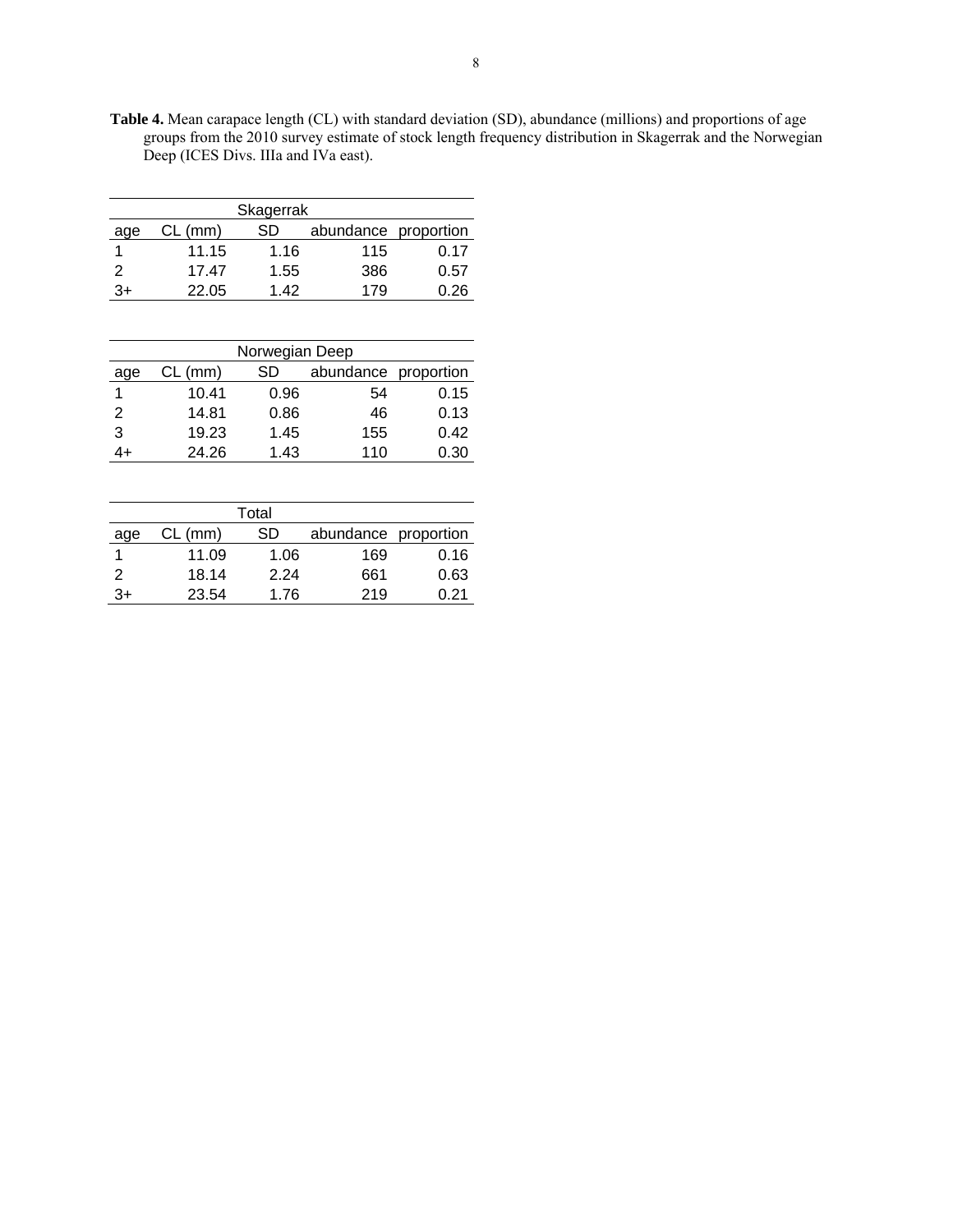**Table 5.** Estimated indices of predator biomass (catch in kg per towed nm) recorded from the Norwegian shrimp survey in Skagerrak and the Norwegian Deep (ICES Divs. IIIa and IVa east) in 2006-2010.

| Species                  |                                               | biomass index |       |             |       |       |       |
|--------------------------|-----------------------------------------------|---------------|-------|-------------|-------|-------|-------|
| English                  | Latin                                         | 2006          | 2007  | 2008        | 2009  | 2010  | mean  |
| <b>Blue whiting</b>      | Micromesistius poutassou                      | 0.13          | 0.13  | 0.12        | 1.21  | 0.27  |       |
| Saithe                   | Pollachius virens                             | 7.33          | 39.75 | 208.32      | 53.89 | 18.53 |       |
| Cod                      | Gadus morhua                                  | 0.51          | 1.28  | 0.78        | 2.01  | 1.79  |       |
| Roundnose Grenadier      | Coryphaenoides rupestris                      | 3.22          | 6.85  | 19.02       | 19.03 | 10.05 |       |
| Rabbit fish              | Chimaera monstrosa                            | 2.24          | 2.15  | 3.41        | 3.26  | 3.51  |       |
| Haddock                  | Melanogrammus aeglefinus                      | 0.97          | 4.21  | 1.85        | 3.18  | 3.46  |       |
| Redfish                  | Sebastes viviparus                            | 0.18          | 0.40  | 0.26        | 0.43  | 0.80  |       |
| <b>Velvet Belly</b>      | Etmopterus spinax                             | 1.31          | 2.58  | 1.95        | 2.42  | 2.52  |       |
| Skates, Rays             | Rajidae                                       | 0.41          | 0.95  | 0.64        | 0.17  | 0.60  |       |
| Long Rough Dab           | Hippoglossoides platessoides                  | 0.22          | 0.64  | 0.42        | 0.28  | 0.47  |       |
| Hake                     | Merluccius merluccius                         | 0.98          | 0.78  | 0.64        | 2.56  | 1.60  |       |
| Angler                   | Lophius piscatorius                           | 0.15          | 0.91  | 0.87        | 1.25  | 1.70  |       |
| Witch                    | Glyptocephalus cynoglossus                    | 0.24          | 0.74  | 0.54        | 0.16  | 0.13  |       |
| Dogfish                  | Squalus acanthias                             | 0.31          | 0.19  | 0.28        | 0.14  | 0.11  |       |
| Black-mouthed dogfish    | Galeus melastomus                             | 0.00          | 0.05  | 0.05        | 0.15  | 0.09  |       |
| Whiting                  | Merlangius merlangus                          | 0.35          | 1.01  | 1.35        | 3.02  | 2.42  |       |
| <b>Blue Ling</b>         | Molva dypterygia                              | 0             | 0     | 0           | 0     | 0.00  |       |
| Ling                     | Molva molva                                   | 0.04          | 0.11  | 0.34        | 0.79  | 0.64  |       |
| Four-bearded             |                                               |               |       |             |       |       |       |
| Rockling                 | Rhinonemus cimbrius                           | 0.06          | 0.14  | 0.04        | 0.03  | 0.05  |       |
| Cusk                     | <b>Brosme</b> brosme                          | 0.20          | 0     | 0.02        | 0.05  | 0.13  |       |
| Halibut                  | Hippoglossus hippoglossus                     | 0.08          | 0.07  | 3.88        | 0.09  | 0.20  |       |
| Pollack                  | Pollachius pollachius                         | 0.06          | 0.25  | 0.03        | 0.13  | 0.12  |       |
| <b>Greater Forkbeard</b> | Phycis blennoides                             | 0             | 0     | $\mathbf 0$ | 0.01  | 0.04  |       |
|                          |                                               |               |       |             |       |       |       |
| Total                    |                                               | 18.99         | 63.19 | 244.81      | 94.26 | 49.23 | 94.10 |
|                          | Total (except saithe and roundnose grenadier) | 8.44          | 16.59 | 17.47       | 21.34 | 20.65 | 16.90 |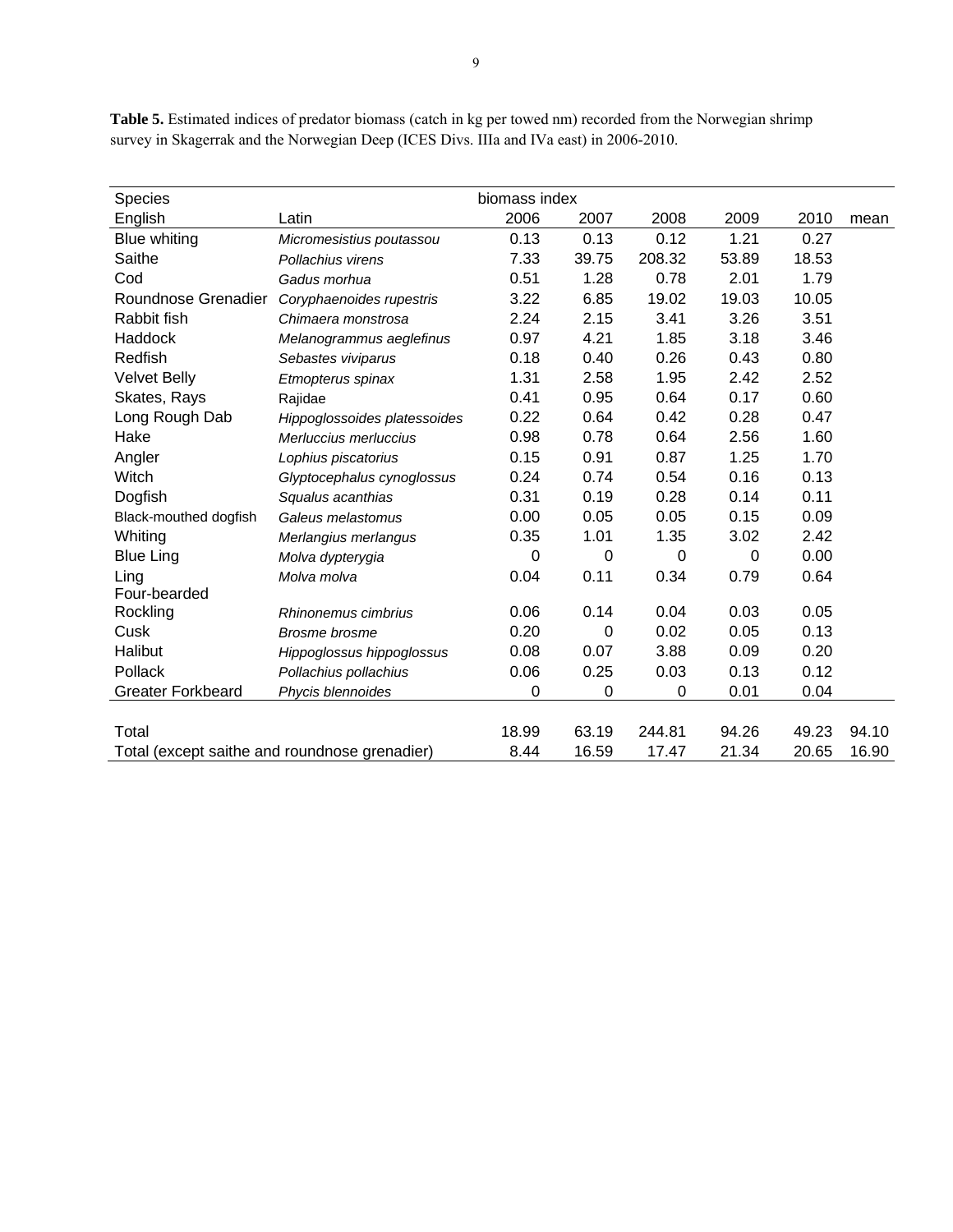

**Fig. 1.** Norwegian shrimp survey in Skagerrak and the Norwegian Deep (ICES Divs. IIIa and IVa east): the revised strata system (introduced in 2007 and adjusted in 2008) with the 111 fixed trawl stations. Trawl stations marked in red were introduced in 2008 (see text). Strata areas are given in Table 1.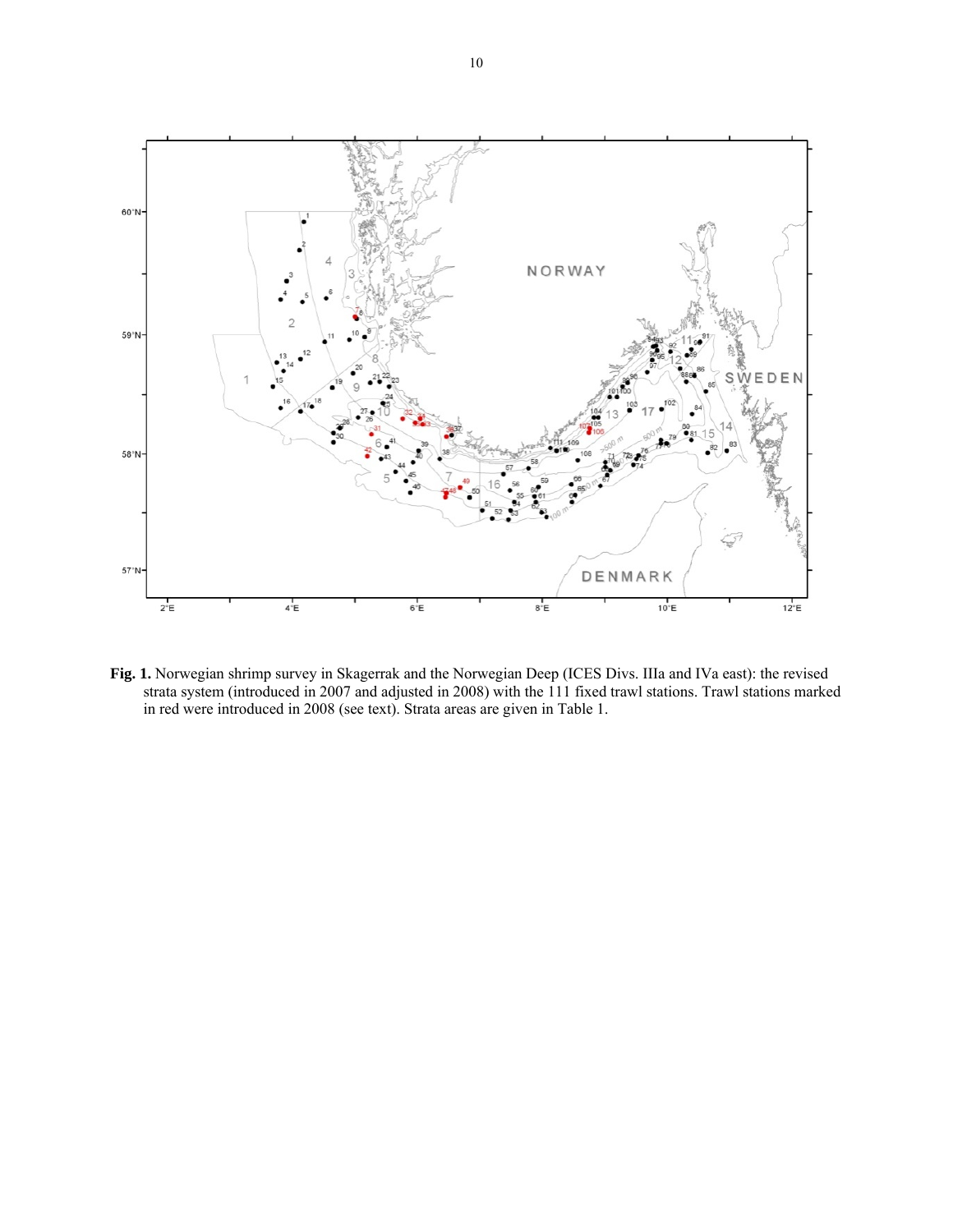

**Fig. 2.** Correlation between the index of 1-year old shrimps (abundance in millions) in January/February, year *t* and the index of 2-year old shrimps (abundance in millions) in January/February, year *t+1*, in Skagerrak and the Norwegian Deep (ICES Divs. IIIa and IVa east). Data from 2006-2010.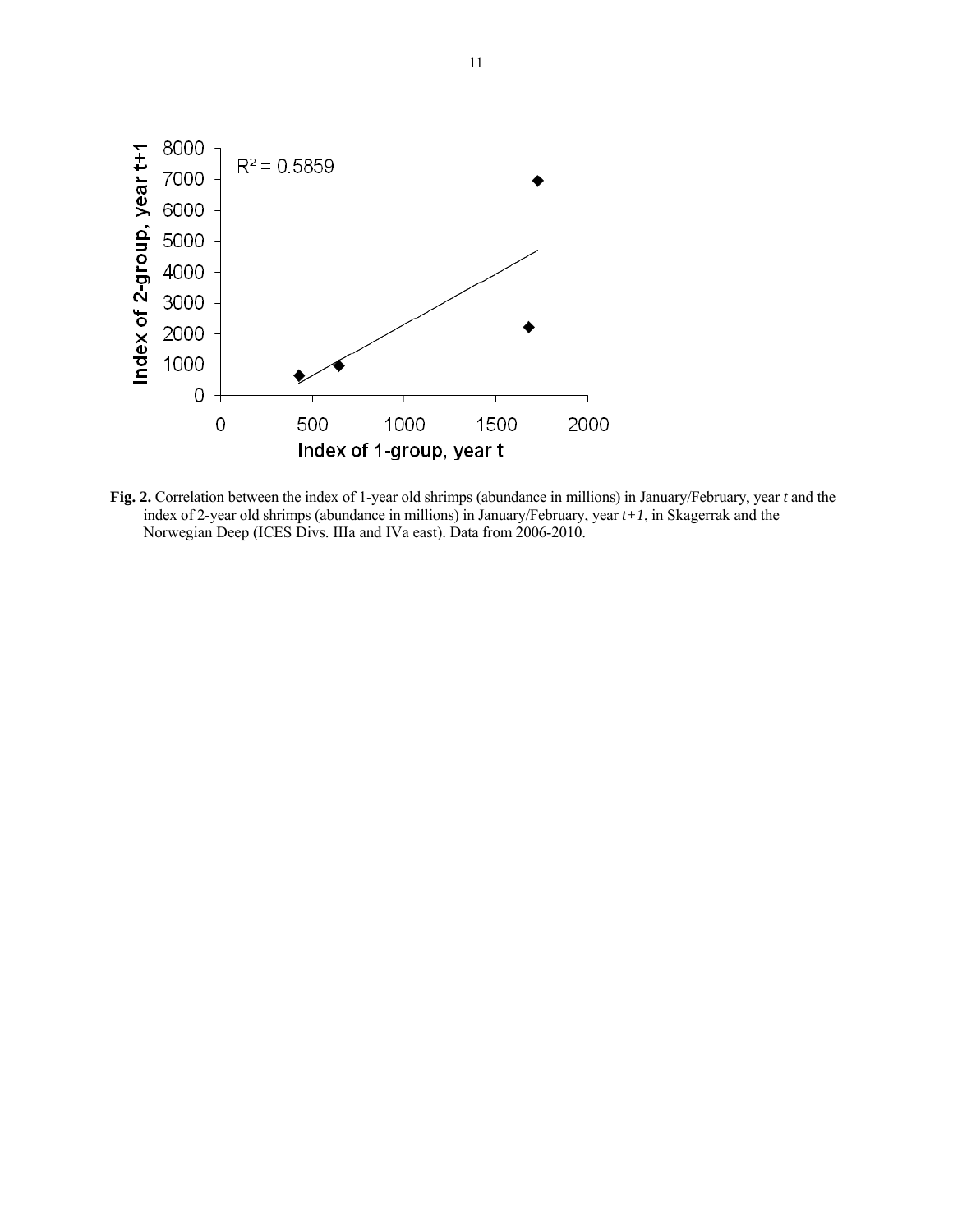

**Fig. 3.** The Norwegian shrimp survey in Skagerrak and the Norwegian Deep (ICES Divs. IIIa and IVa east) in January 2010 with R/V *Håkon Mosby*: sailing route and trawled stations.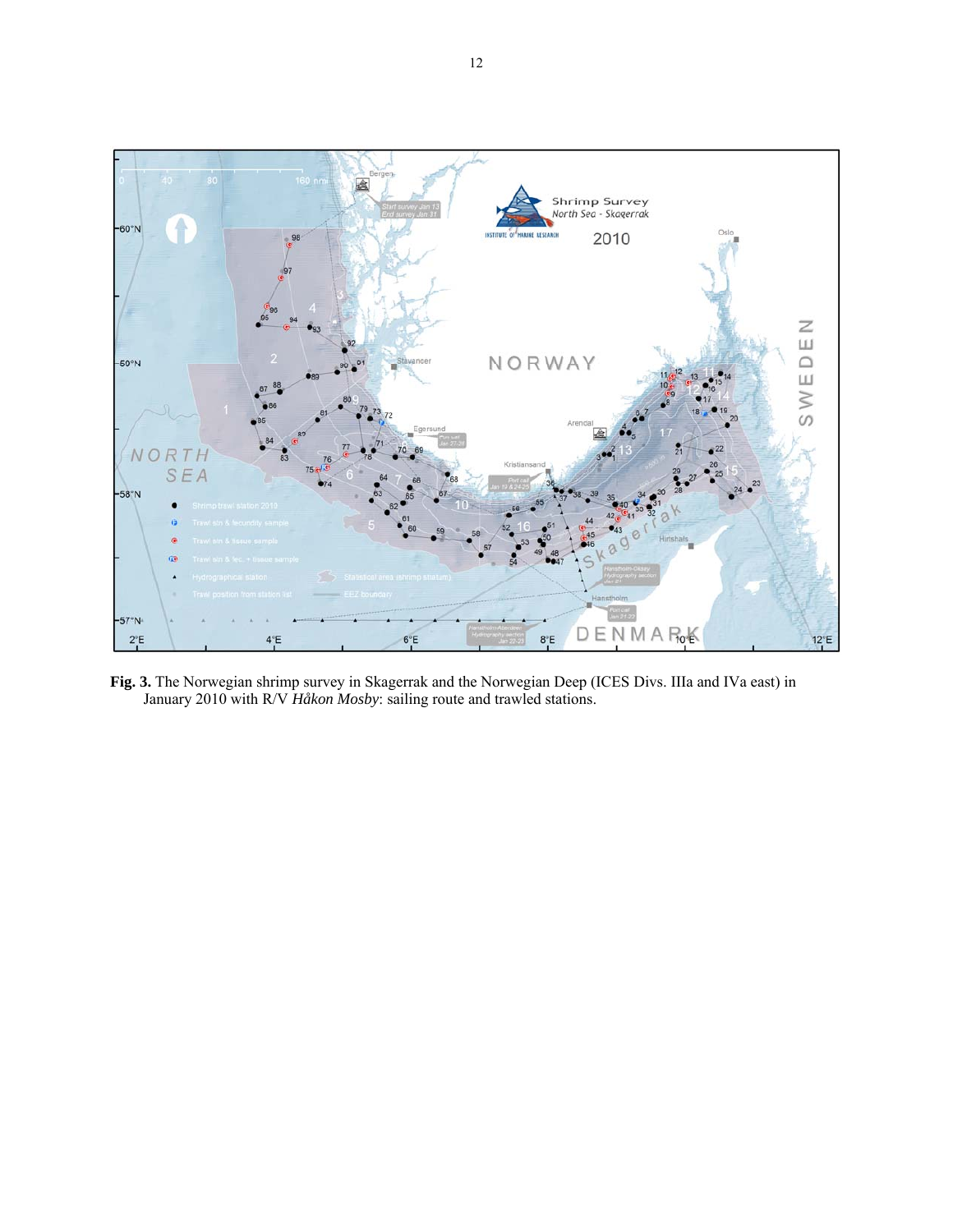

Fig. 4. Temperatures (°C) measured with CTD on trawl stations during the 2006-2010 shrimp surveys in Skagerrak and the Norwegian Deep (ICES Divs. IIIa and IVa east).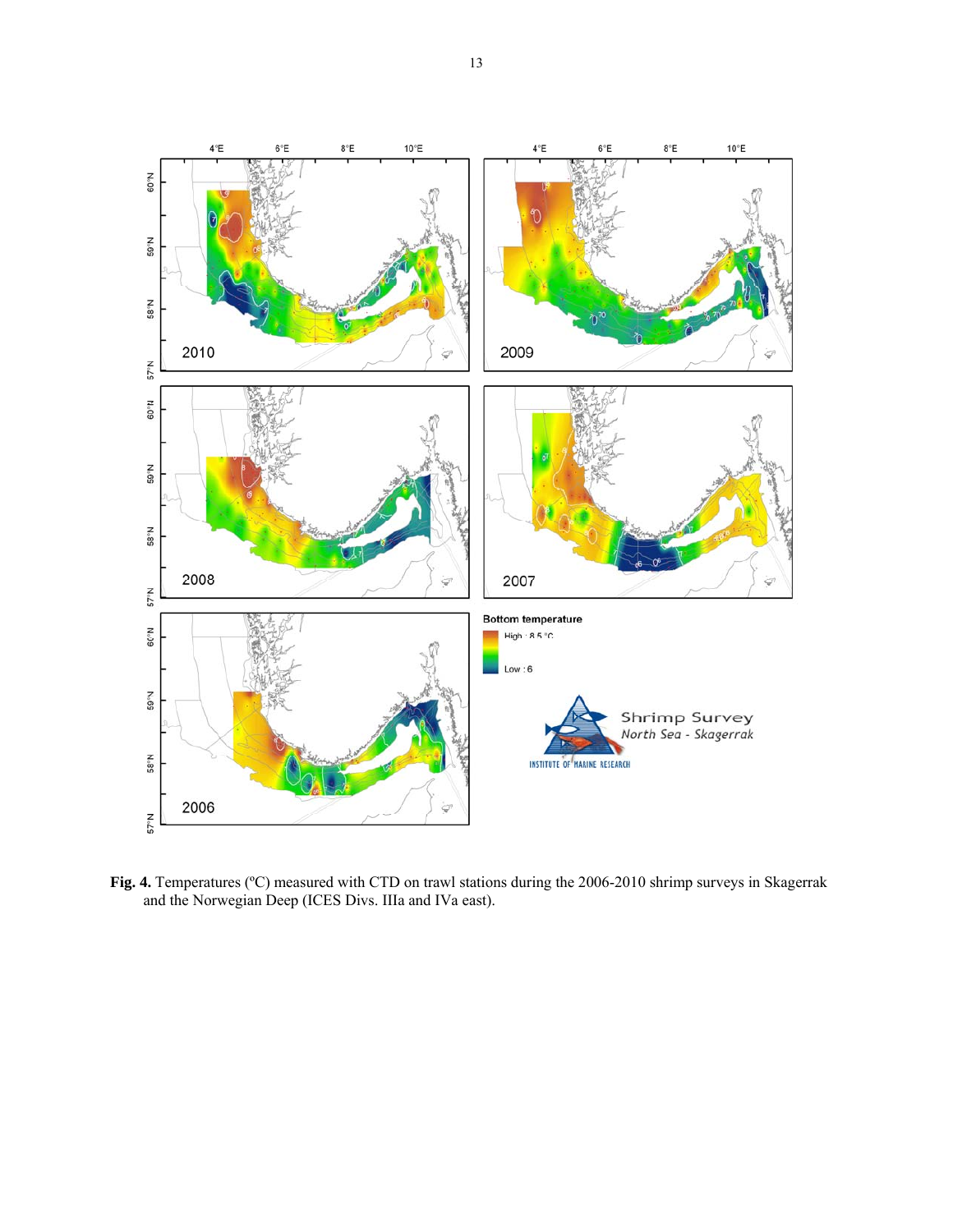

**Fig. 5.** Door spread vs. depth on the shrimp survey in Skagerrak and the Norwegian Deep (ICES Divs. IIIa and IVa east) in 2006-2010. Strapping was used in 2008-2010, but not in 2006 and 2007.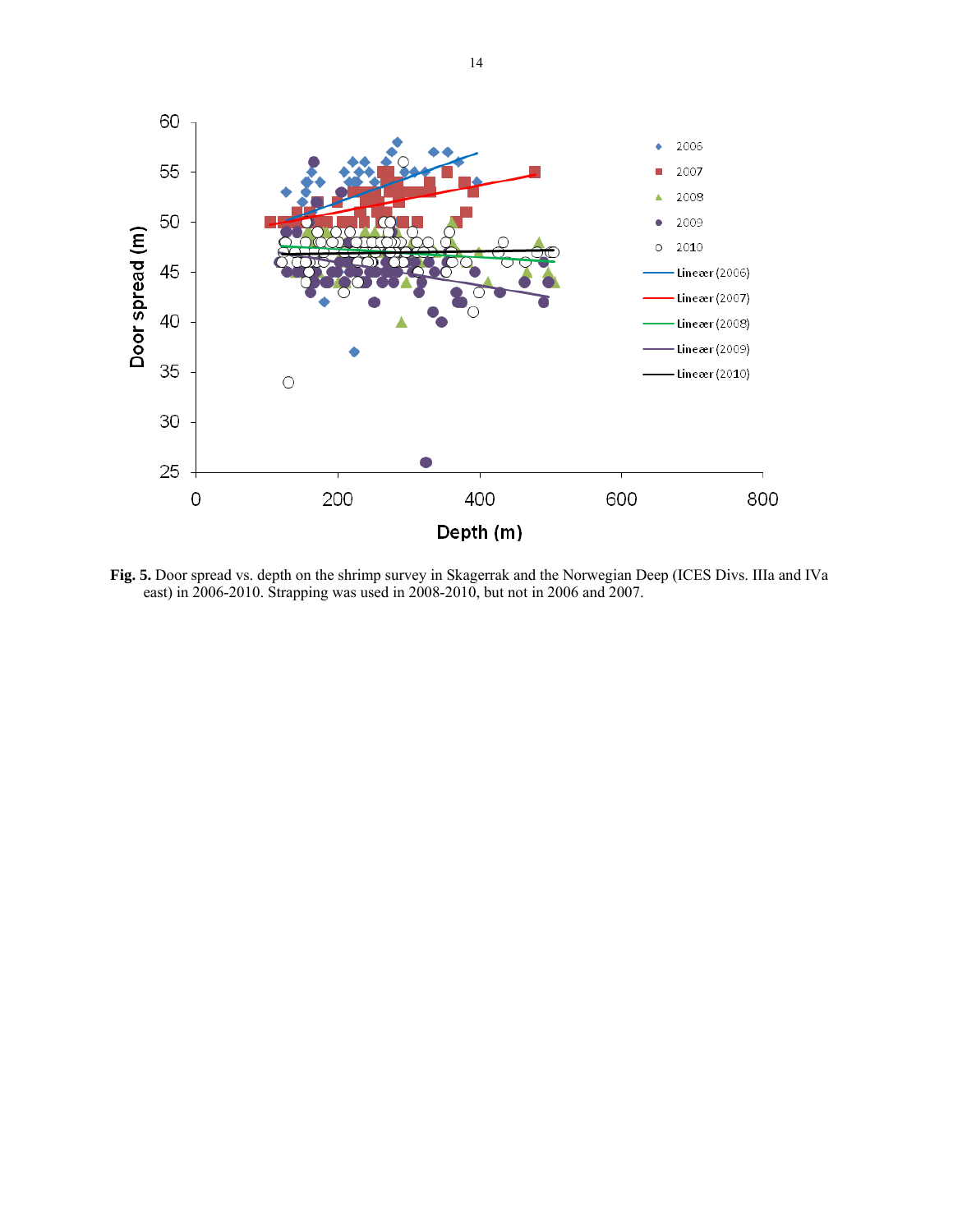

**Fig. 6.** Estimated survey biomass indices of shrimp (*Pandalus borealis*) in Skagerrak and the Norwegian Deep (ICES Divs. IIIa and IVa east), 1984-2010 (see Table 3). The 2003-estimate is not shown. Standard errors have been calculated for the 2004-2010 surveys.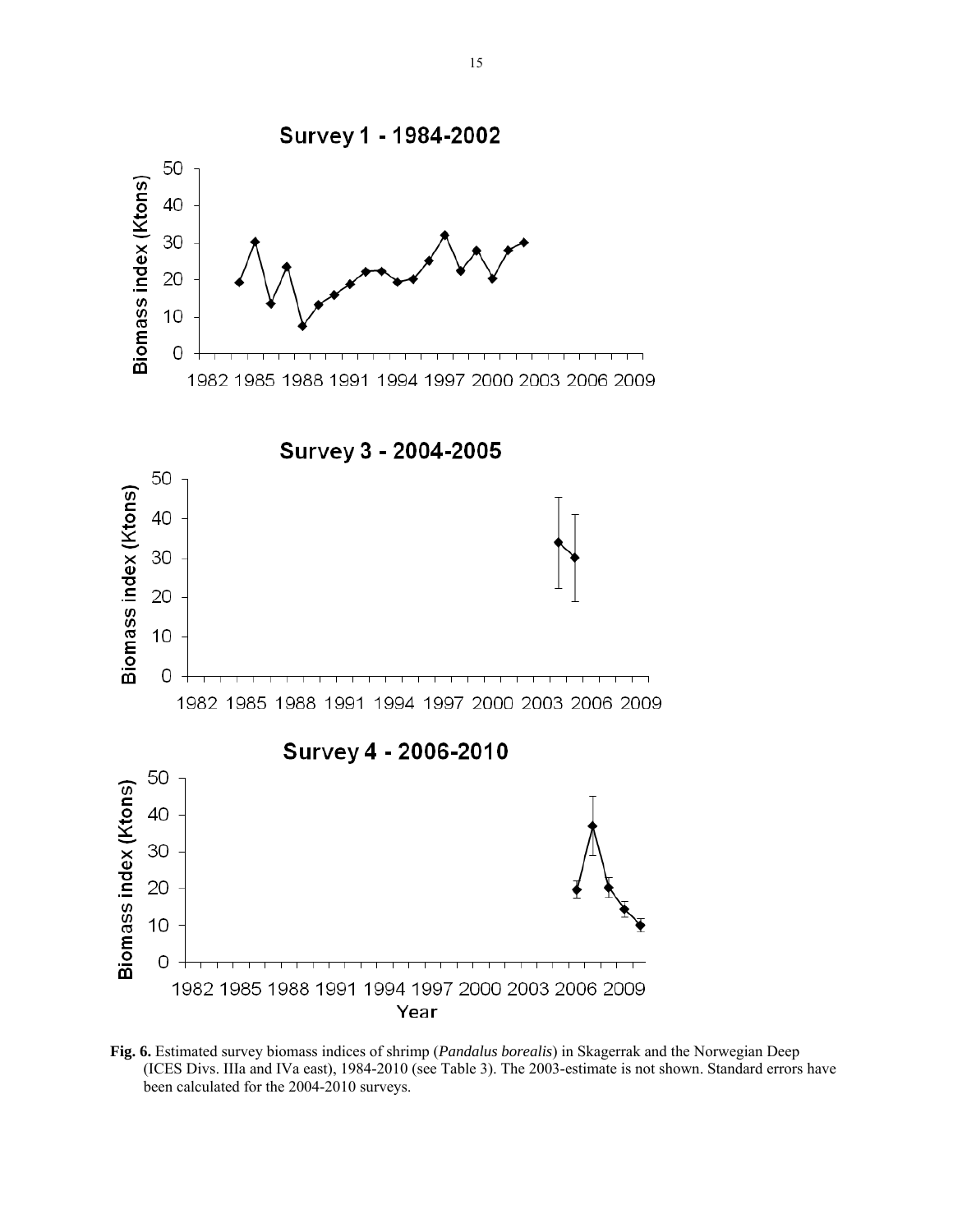

**Fig. 7a.** Shrimp catches per trawl station (kg/nm) from the Norwegian shrimp survey in Skagerrak and the Norwegian Deep (ICES Divs. IIIa and IVa east) in January/February 2006-2010.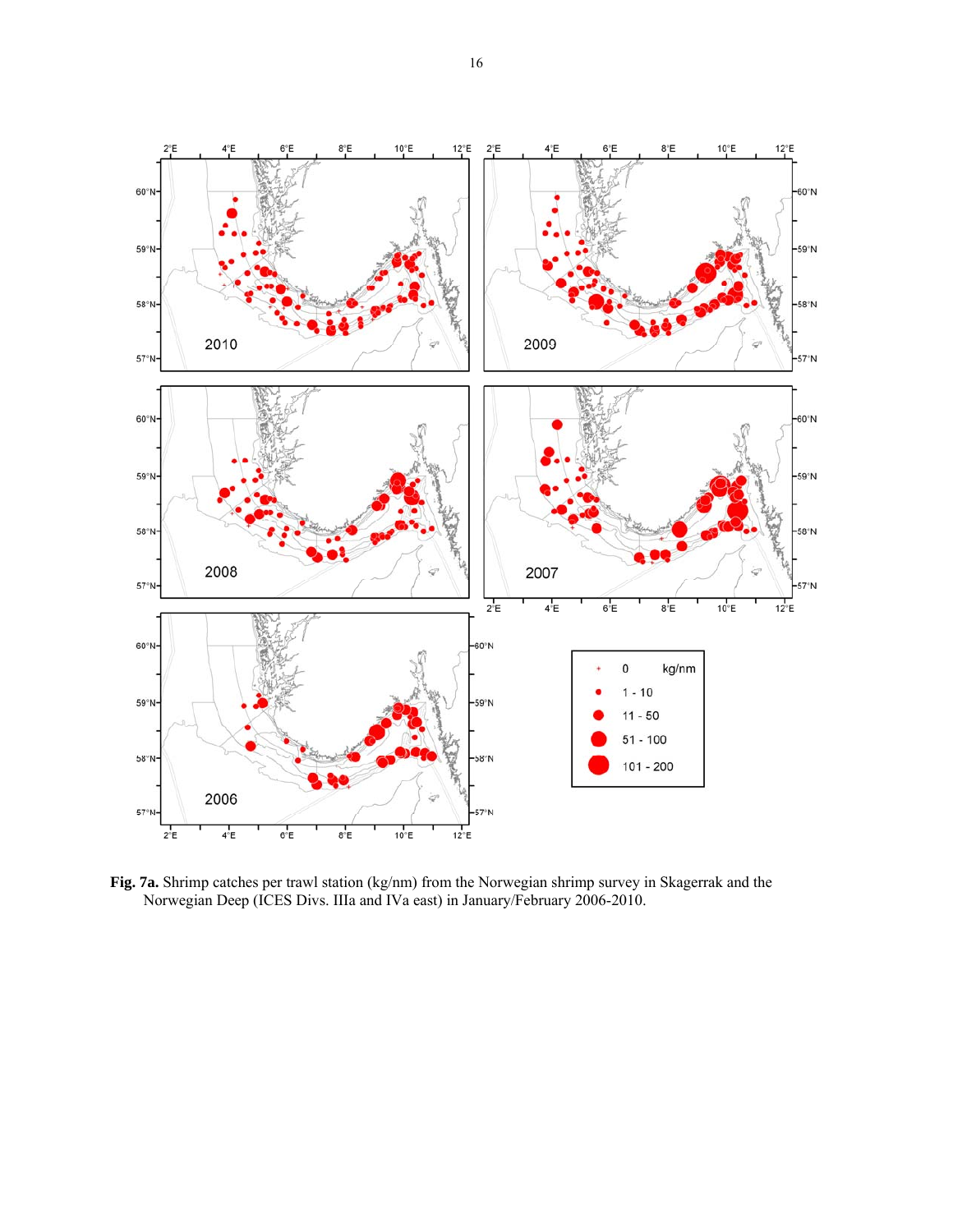

Fig. 7b. The distribution of shrimp (kg/nm) from the Norwegian shrimp survey in Skagerrak and the Norwegian Deep (ICES Divs. IIIa and IVa east) in January/February 2006-2010.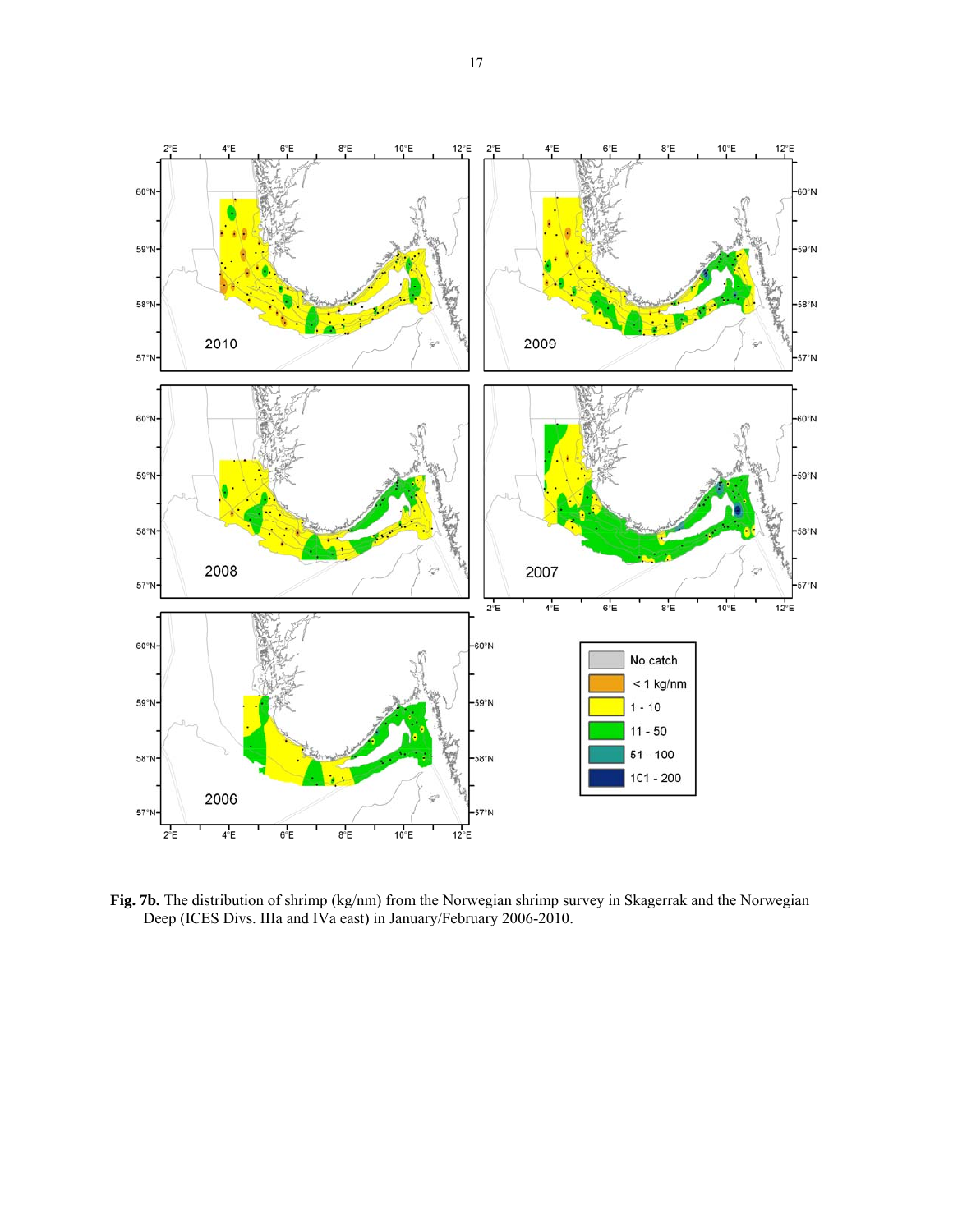

**Fig. 8.** Length frequency distributions for a) the overall area, b) Skagerrak (ICES Div. IIIa), and c) the Norwegian Deep (ICES Div. IVa east). Data from the Norwegian shrimp survey 2006- 2010. Note different scales on yaxes.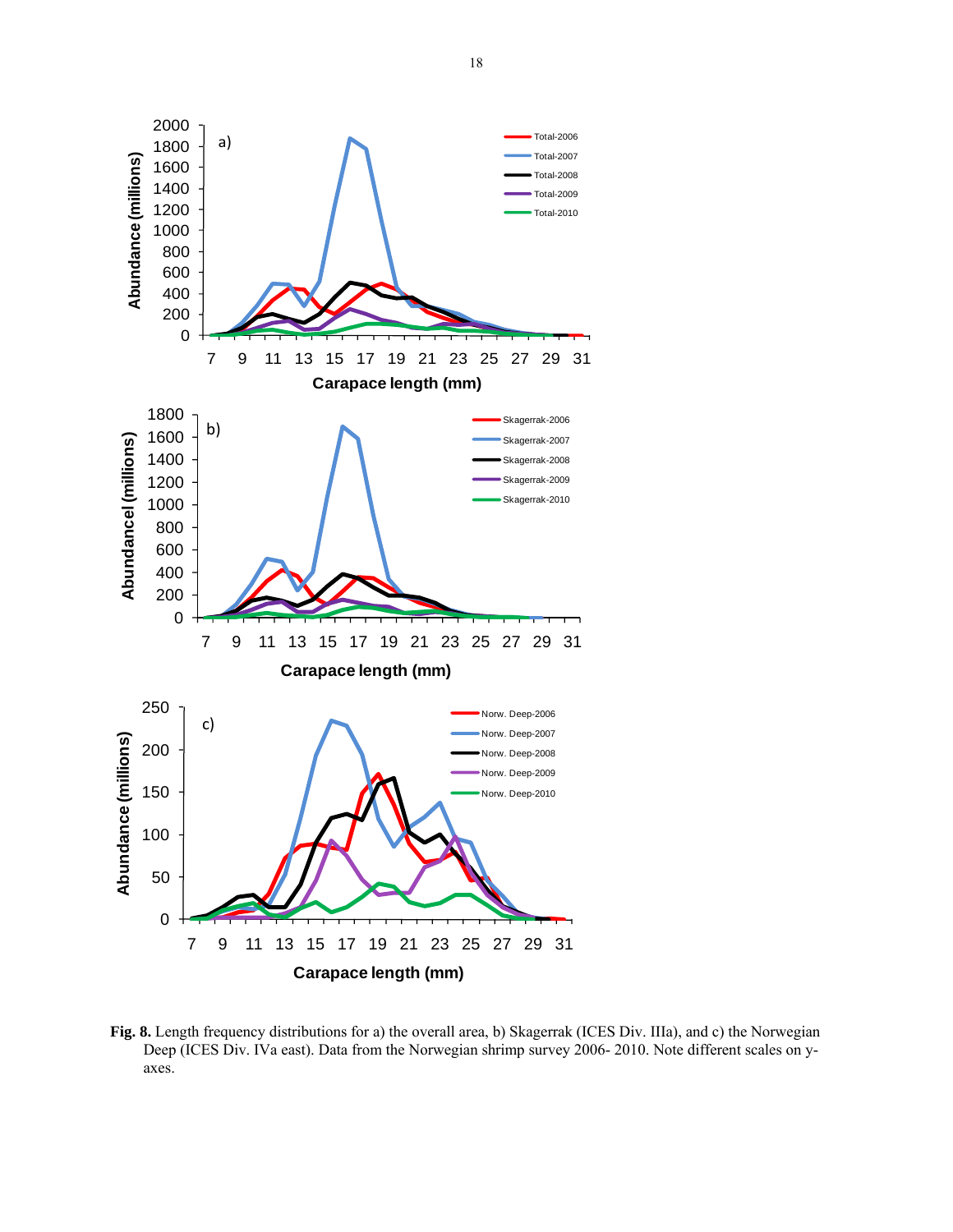

**Fig. 9.** Recruitment index (abundance in millions) of 1-year old shrimp in Skagerrak (ICES Div. IIIa), the Norwegian Deep (ICES Div. IVa east), and in the overall area for 2006-2010.